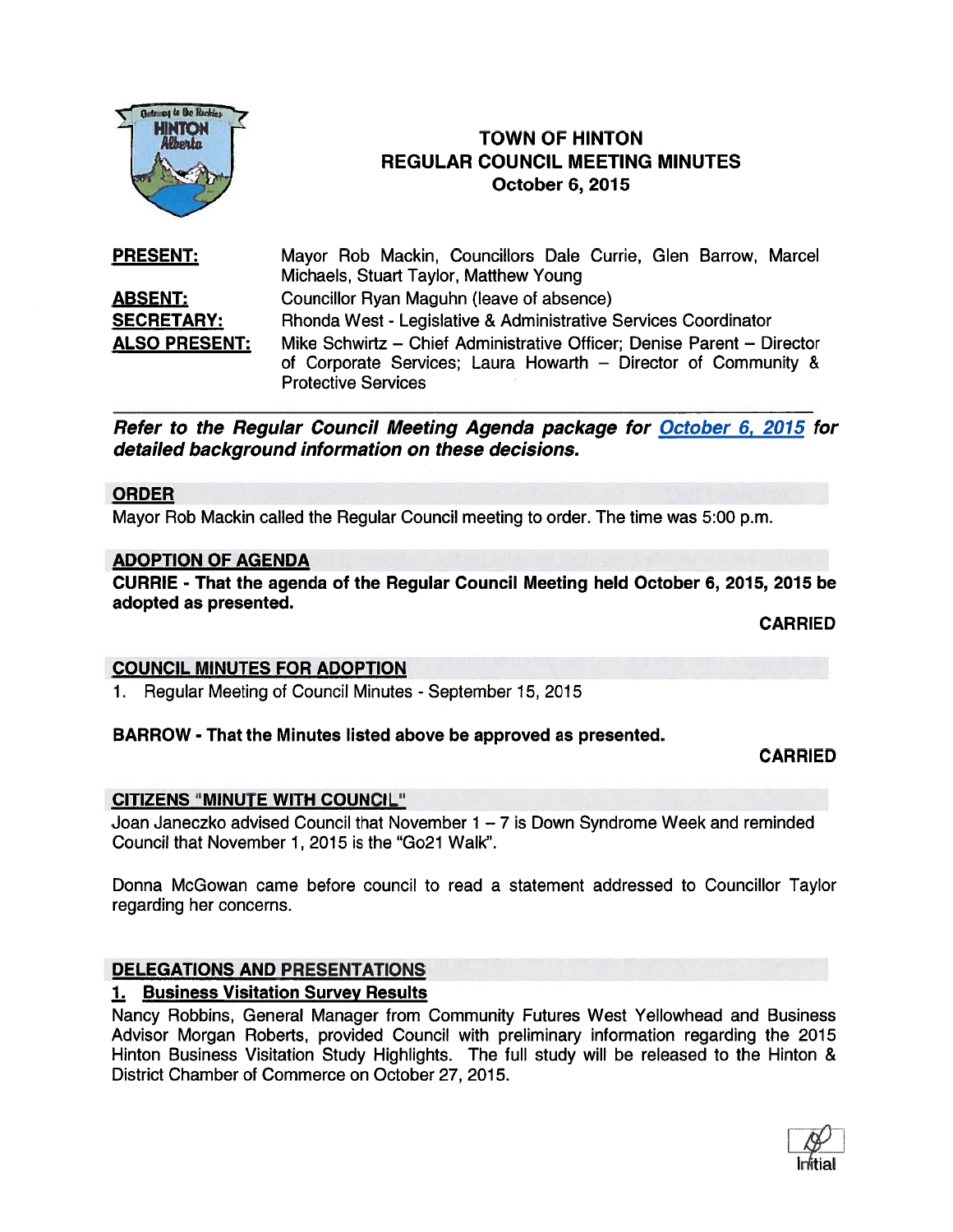#### Town of Hinton APPROVED Regular Meeting of Council Minutes— October 6, 2015 Page |2

### 2. Hinton Library Board 2014 Annual Report

Hank Smit, Chairman and Tara Million, Manager of Library Services, presented the 2014 Annual Report to Council.

### ACTION ITEMS

1. Update: Community Tent Program

MICHAELS -That Council accep<sup>t</sup> the repor<sup>t</sup> for information.

CARRIED

### 2. Bylaw #1049 Library Bylaw Review

CURRIE - That <sup>a</sup> joint meeting be scheduled between the Hinton Municipal Library Board and Hinton Town Council, facilitated by <sup>a</sup> representative from Alberta Municipal Affairs, to establish understanding of the related legislation and to identify and/or affirm shared interests.

CARRIED

## 3. Fire Bylaw #1097

BARROW - That Council give Fire Bylaw #1 097 third and final reading.

Taylor - That the words "and shall be valid for the duration of the permit holder's residency" and "or in ownership of the property" be removed from Section 29 and that Section 28(1)(b) be amended to read "No more than 1.1 meters wide";

DEFEATED

MICHAELS – That section 28(1)(a) be amended to read "at a minimum of two (2) meters from any building, structure, fence, trees or shrubs or any other combustible material" and Section 28(1)(b) be amended to read "No more than 1.1 meters wide".

CARRIED

The vote followed on the main motion as amended.: That Council give Fire Bylaw #1097 third and final reading.

CARRIED

## 4. Fireworks Bylaw #1098

TAYLOR - That Council give Fireworks Bylaw #1 098 third and final reading.

CARRIED

## 5. Nuisance Bylaw #1107

BARROW - That Nuisance Bylaw #7 107 receive first reading.

CURRIE -That Nuisance Bylaw #1 101 receive second reading.

CARRIED

CARRIED

MACKIN - That Nuisance Bylaw #1101 receive unanimous consent for third reading. DEFEATED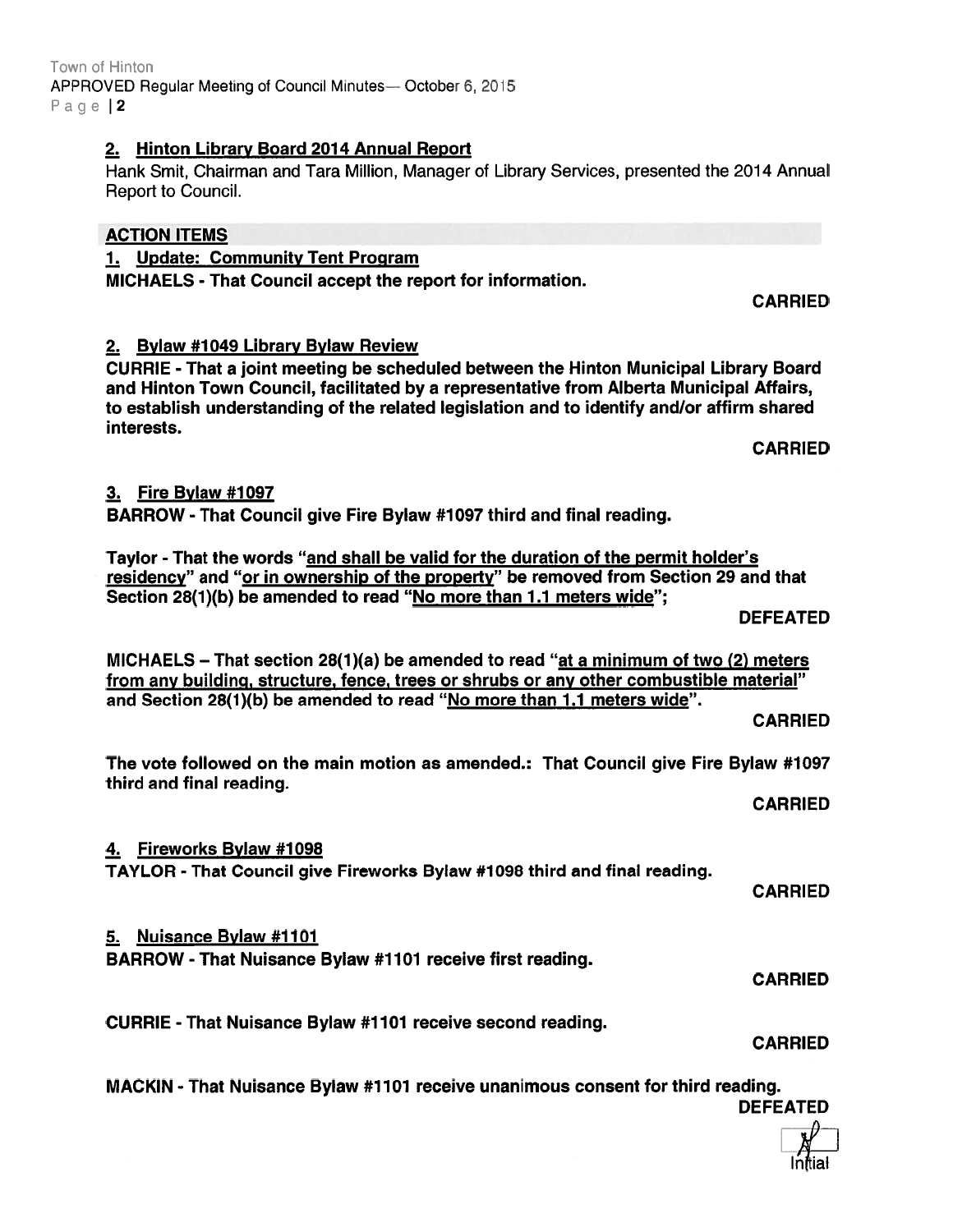YOUNG — To direct Administration to bring Nuisance Bylaw #1101 back to the Regular Council meeting of October 20, 2015.

CARRIED

### 6. Property Tax Sale

BARROW - That Council approve the reserve bids shown on Attachment #1 for tax arrears properties that will be offered for sale at public auction on December 15, 2015.

CARRIED

YOUNG - That Council approve the following sale conditions for tax arrears properties that may be sold at the public auction:

- a) That <sup>a</sup> deposit of 10% of the purchase price be paid at the time of purchase;
- b) That the balance of the purchase price be paid by December 18, 2015.

CARRIED

### INFORMATION ITEMS

1. Council Information Package #1 - previously circulated September 16, 2015

2. Council Information Package #2 - previously circulated September 30, 2015

# YOUNG - That Council Information Packages #1 and # 2 be accepted for information.

CARRIED

### REPORTS FROM MAYOR, COUNCIL, CHIEF ADMINISTRATIVE OFFICER

#### 1. Council Reporting (Training/Conferences/CEAC, Listening Teams, All Other Committees)

Councillors reported on the various committees, meetings and activities they attended since the last Regular Council meeting and what they plan on attending in the coming weeks.

### 2. Chief Administrative Officer Report

Chief Administrative Officer Mike Schwirtz provided an update on administrative matters.

### MOVE IN CAMERA

YOUNG - That the Regular Council meeting move in camera.

The time was 6:52 p.m.

### MICHAELS - That Regular Council meeting revert to regular session.

The time was 7:08 p.m.

MACKIN - That the Organizational Meeting of Council originally scheduled for October 20, 2015 be re-scheduled to Tuesday, November 3, 2075.

**CARRIED** 

CARRIED



CARRIED